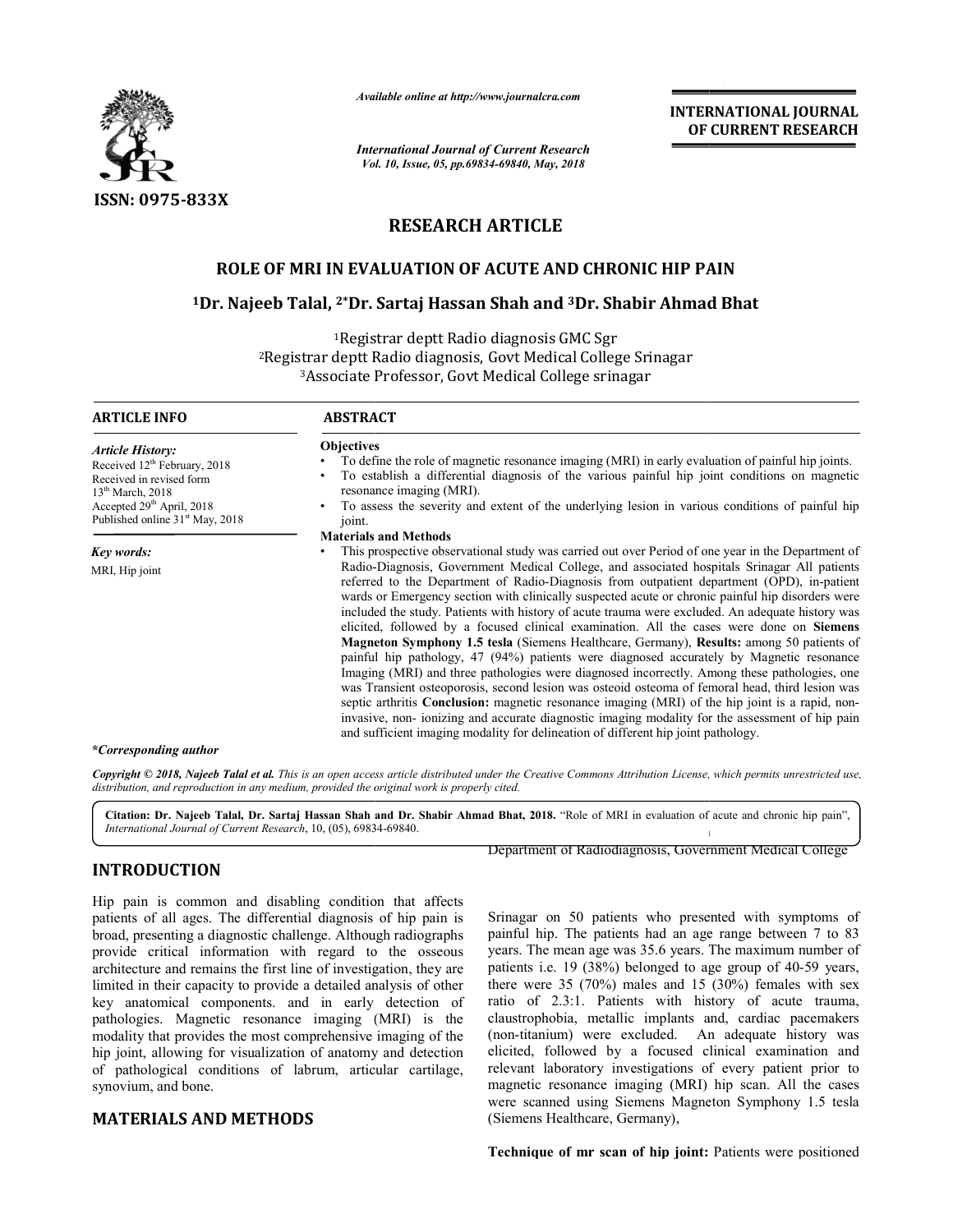slight flexion (15 degree) at the knees. Both hips were examined for suspected bilateral abnormalities using the body coil with a large field of view to determine the extent of the lesions and to allow for comparison between the normal and abnormal sides. The slice thicknesses were adjusted to 3-5mm. When unilateral or intra-articular abnormalities were anticipated we used surface coil or small field of view body coil.

**Magnetic resonance (MR) imaging protocol us in study:**  Pulse sequences used were spin echo (SE), fast spin echo (FSE), gradient recalled echo (GRE) and short tau inversion recovery (STIR) in three standard imaging planes, namely coronal, sagittal and axial with field of view (FOV)-24 for all sequences and image matrix size 320x224 and except for sagittal plane, which was 256x224, as given below.

- **T1W coronal** echo time  $TE(11ms)$ , repetition time TR(400ms), slice thickness (1-3mm)
- **T1W axial**  echo time TE(12ms), repetition time TR(400ms), slice thickness(1-3mm)
- **T2W trim**  echo time TE(100ms), repetition time TR(1000-1500ms), slice thickness (1-3mm)
- **T2W axial**  echo time TE(71ms), repetition time TR(3000ms), slice thickness (1-3mm)
- **STIR coronal** echo time TE(30ms), repetition time TR(2700-6000ms), slice thickness (3-5mm)
- **PD sagittal**  echo time TE(30ms), repetition time TR(2300-6500ms), slice thickness (3-5mm)
- **T1 Post contrast axial-**TE(16ms), repetition time TR(407ms), slice thickness (3mm)
- **T1 Post contrast coronal-** echo time TE (11ms),, repetition time TR(505ms) ,slice thickness (3mm)
- **T1 Post contrast sagittal-** echo time TE(12ms), repetition time TR(692ms), slice thickness (3mm).

Post contrast studies using gadolinium based intravenous (IV) contrast agent for enhancement in T1 weighted fat suppressed sequences with dosage of 0.1mmol/kg body weight were us in the inflammatory and neoplastic cases**.** 

#### **RESULTS**

In our study, 15 (30%) patients were clinically suspected avascular necrosis (AVN), 12 (80%) were male and 3 (20%) were females. Bilateral avascular necrosis (AVN) was detected in 9 (60%) cases while remaining 6 (40%) cases had unilateral avascular necrosis (AVN). 9 (18%) patients were suspected osteoarthritis of hip joint on basis of x-ray findings, 6 (66.6%) were females and 3 (33.3%) were males. Disease was bilateral in 6 patients (66.6%) and unilateral in 3 patients (33.3%). 7(14%) patients were clinically suspected septic arthritis, 5(10%) clinically suspected tubercular arthritis, 3(6%) patients were suspected neoplastic,1(33.3%)having malignant pathology i.e. Ewing's sarcoma of iliac bone with involvement of hip joint, while 2 (66.6%) patients had benign pathology i.e. Non ossifying fibroma and chondroblastoma in proximal femur. 3(6%) patients were clinically suspected transient synovitis, 2(4%) male patients were clinically suspected Perthes disease and 2(4%) patients were suspected SCFE 2(4%) patients (one male and another female) were having metastasis in pelvic bones and hip joint. These were known cases of prostate and breast malignancies respectively.

2(4%) patients were suspected transient bone marrow edema clinically. In our study, among 50 patients of painful hip

pathology, 47 (94%) patients were diagnosed accurately by Magnetic Resonance Imaging and three pathologies were diagnosed incorrectly. Among these pathologies, one was Transient osteoporosis, which on the basis of marrow edema in femoral head and clinical features was diagnosed early avascular necrosis (AVN), however with resolution of symptoms and repeat Magnetic Resonance imaging after 6 months revealed normal marrow signal intensity. Second lesion which was diagnosed incorrectly was osteoid osteoma of femoral head, which on the basis of symptoms (night pain), marrow edema in proximal femur and cortical thickening of medial femoral cortex was diagnosed tubercular arthritis. However, computed tomography(CT) scan of the hip joint revealed a nidus with central calcification, cortical sclerosis and periostitis. Third lesion was septic arthritis which on the basis of absence of signal intensity alterations in bone marrow of affected joint was diagnosed as Transient synovitis. However synovial fluid aspiration and gram staining revealed gram positive cocci in it.

#### **DISCUSSION**

Our study was a prospective study for evaluation of causes of acute and chronic hip pain. In our study, 15 (30%) patients had avascular necrosis (AVN). Among them 9(60%) had bilateral and remaining 6 (40%) had unilateral involvement. 4 patients with unilateral avascular necrosis (AVN) were post-traumatic sequel. This is consistent with results found by Joaquin Moya et al<sup>1</sup>. that trauma around hip joint may lead to unilateral avascular necrosis (AVN) and non-traumatic avascular necrosis (AVN) is bilateral in 50-80% patients. In our study, patients who had avascular necrosis (AVN), 12 (80%) were male and 3 (20%) were females with mean age of 42.3 years, and sex ratio of 4:1. The most common MR Imaging finding among them were focal subchondral signal abnormality 15 (100%), irregular sub-chondral cortical outline 12(80%), bone marrow edema 11 (73.3%), double line sign 9(60%), joint effusion 5(33.3%), altered femoral head contour in 4(26.6%), femoral head fragmentation and collapse 2(13.3%) patients. Similar results were found by Diana *et al*. Mitchell *et al*. In our study, 73.3% patients with avascular necrosis (AVN) had bone marrow edema seen as low signal intensity with poorly defined margins on T1W images. Similar results were found by Glickstein MF *et al*. In our study according to Ficat classification, 40% patients of avascular necrosis (AVN) belonged to stage I, 26% patients to stage II, that is 76% in stage I and II together had central region within the rim isointense with marrow fat on both short and long repetition time(TR) and echo time(TE) images. 14% patients belonged to stage III with geographic defects and blood/fluid like signal in central region, 10% patients belonged to stage IV with end stage degenerative changes and fluid/ fibrous tissue signals in central region. Similar results were found by Mitchell *et al*. Magnetic resonance imaging (MRI) is the most sensitive mean of diagnosing avascular necrosis (AVN), representing the goldstandard of noninvasive diagnostic evaluation. It has several advantages, allowing accurate staging by clearly depicting the size of the lesion, it also detects asymptomatic lesions that are undetectable on plain radiographs.

**Osteoarthritis:** In our study of 50 patients, 9 (18%) had osteoarthritis of hip joint, 6 (66.6%) females and 3 (33.3%) males with mean age of 44.3 years. In 6 patients (66.6%) disease was bilateral and unilateral in remaining 3 patients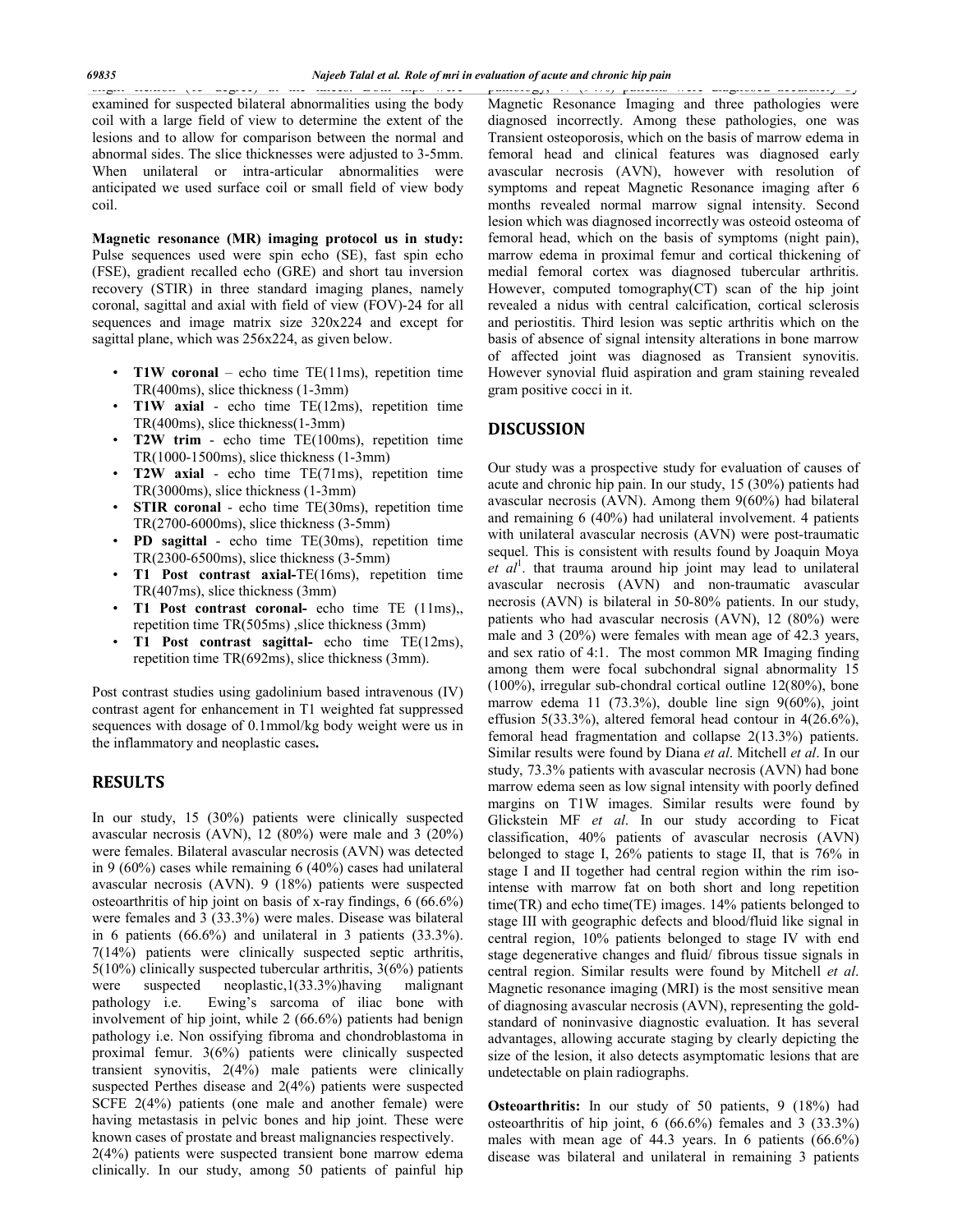were joint effusion 9 (100%), synovial thickening  $7$  (11%),

| S.No | Type of pathology                 | No. of patients | Percentage $(\% )$ |  |
|------|-----------------------------------|-----------------|--------------------|--|
|      | Avascular necrosis                | 15              | 30                 |  |
|      | Osteoarthritis                    |                 | 18                 |  |
|      | Septic arthritis                  |                 | 14                 |  |
| 4.   | Tubercular arthritis              |                 | 10                 |  |
|      | Tumors                            |                 | 6                  |  |
| 6.   | Transient synovitis               |                 | o                  |  |
|      | Perthe's disease                  |                 |                    |  |
| 8.   | Slipped capital femoral epiphysis |                 |                    |  |
| 9.   | Metastasis                        |                 |                    |  |
| 10.  | Transient osteoporosis            |                 |                    |  |
|      | Total                             | 50              | 100                |  |

**Table 1: Types of pathologies studied (disease pattern) (n=15)**

**Table 2. Magnetic resonance (mr) imaging findings in avascular necrosis of femoral head (n=15)**

| Magnetic resonance imaging (MRI) Findings | No. of Patients | Percentage $(\% )$ |
|-------------------------------------------|-----------------|--------------------|
| Focal subchondral signal abnormality      | 15              | 100                |
| Bone marrow edema                         | 11              | 73.3               |
| Double line sign                          |                 | 60.0               |
| Irregular subchondral cortical outline    | 12              | 80                 |
| Femoral head fragmentation with collapse  |                 | 13.3               |
| Joint effusion                            |                 | 33.3               |

## **Table 3. magnetic resonance(mr) imaging findings in osteoarthritis (n=9)**

| Magnetic resonance imaging (MRI) Findings           | No. of Patients | Percentage $(\% )$ |
|-----------------------------------------------------|-----------------|--------------------|
| Joint effusion                                      |                 | 100                |
| Synovial thickening                                 |                 |                    |
| Marrow edema                                        |                 |                    |
| Indistinct zone between femoral head and acetabulum |                 | 44                 |
| Subchondral cysts                                   |                 | 33                 |
| Marginal osteophytes                                |                 | 44                 |
| Femoral head deformity                              |                 | 22                 |

**Table 4. Magnetic resonance (mr) imaging findings in septic arthritis (n=7)**

| Magnetic resonance imaging (MRI) Findings                                             | No. of Patients | Percentage $(\% )$ |
|---------------------------------------------------------------------------------------|-----------------|--------------------|
| Joint effusion                                                                        |                 | 100                |
| Thick & enhancing synovium                                                            |                 | 100                |
| $(T1 C+)$                                                                             |                 |                    |
| Signal intensity alteration in bone marrow $(T2W & STIR)$                             | 6               | 85.7               |
| Signal intensity alteration in soft tissue with irregular boundaries (extra-articular |                 | 71.4               |
| extension)                                                                            |                 |                    |
| Signal intensity alteration in femoral metaphysis (osteomyelitis) (STIR & T1C+)       |                 | 42.8               |
| Abscess formation with thick $&$ irregular wall on T1C+ images                        |                 | 57.1               |

#### **Table 5: Magnetic resonance (mr) imaging findings in tubercular arthritis (n=5)**

| Magnetic resonance imaging (MRI) Findings                                     | No. of Patients | Percentage $(\% )$ |
|-------------------------------------------------------------------------------|-----------------|--------------------|
| Joint effusion                                                                |                 | 80                 |
| Thick $\&$ enhancing synovium (T1C+)                                          |                 | 100                |
| Bone marrow edema in subchondral region                                       |                 | 40                 |
| Soft tissue hyperintensity with smooth boundaries (extra-articular extension) |                 | 80                 |
| Joint space reduction                                                         |                 | 20                 |
| Subchondral bone erosion                                                      |                 | 80                 |
| Abscess formation on T1C+ images (thin and smooth)                            |                 | 60                 |

#### **Table 6. Magnetic resonance (mr) imaging findings of tumors about hip (n=3)**

| Magnetic resonance imaging (MRI) Finding        | No. of Patients | Percentage $(\% )$ |
|-------------------------------------------------|-----------------|--------------------|
| Bone marrow edema                               |                 | 100                |
| Joint effusion                                  |                 | 100                |
| Hypo/ intermediate signal on T1W images         |                 | 100                |
| Hyper/ intermediate signal on T2W & STIR images |                 | 100                |
| Soft tissue component                           |                 | 66.6               |
| Cortical / periosteal changes                   |                 | 66.6               |
| Presence of intralesional septae                |                 | 66.6               |
| Post contrast enhancement of lesion             |                 | 100                |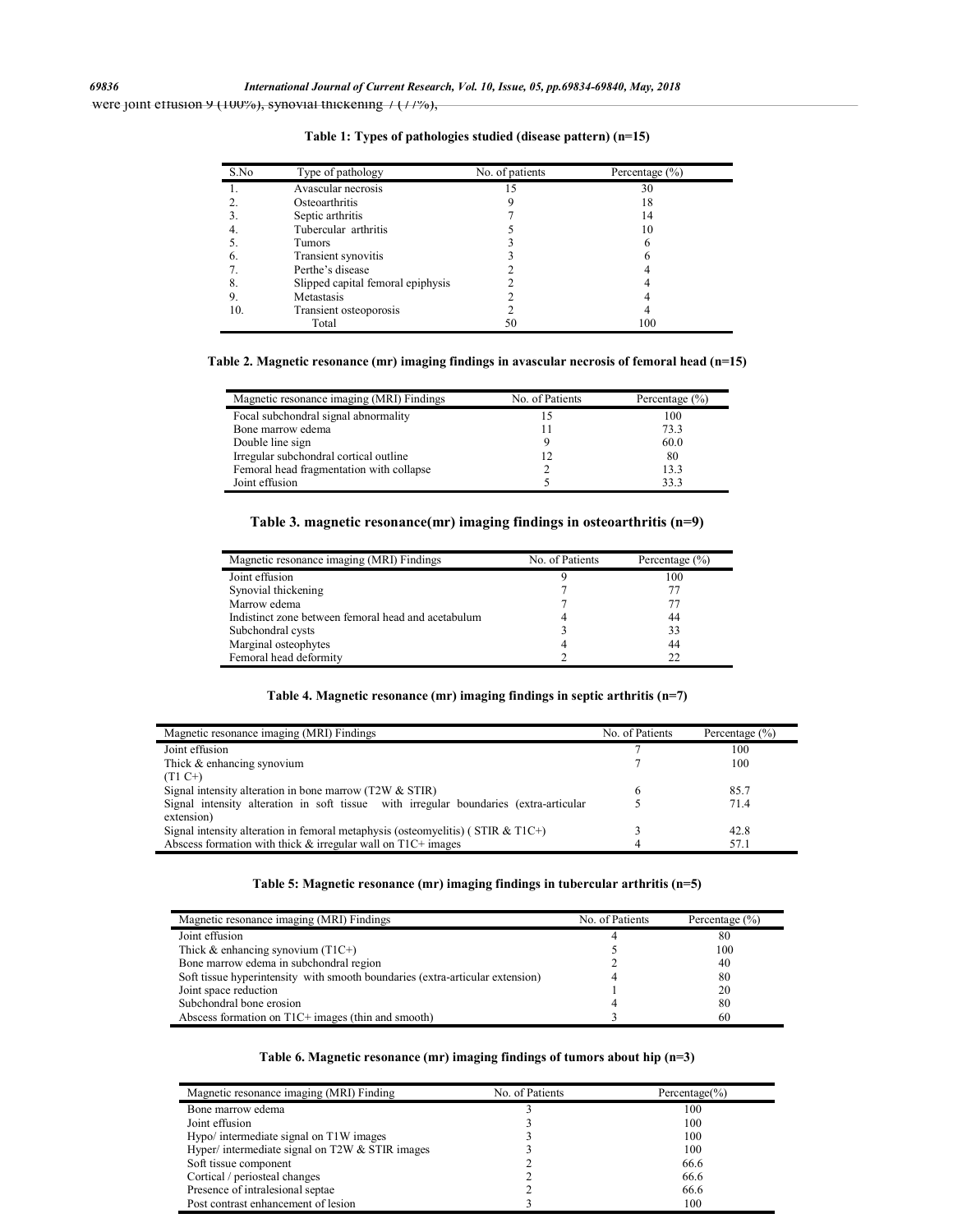femoral metaphysis/ associated osteomyelitis 3(42.8%) and abscess formation with thick and irregular wall on T1C+

| Magnetic resonance imaging (MRI) Findings | No. of Patients | Percentage $(\% )$ |
|-------------------------------------------|-----------------|--------------------|
| Synovial thickening                       |                 | 100                |
| Joint effusion (contralateral)            |                 | 66.6               |
| Joint effusion (ipsilateral)              |                 | 100                |
| Post contrast enhancement of synovium     |                 | 100                |
| Bone marrow edema on T2W & STIR           |                 |                    |
| Signal alteration in soft tissue          |                 |                    |

**Table 7. Magnetic resonance (mr) imaging findings in transient synovitis (n=3)**

**Table 8. Magnetic resonance (mr) imaging findings in perthes disease (n=2)**

| Magnetic resonance imaging (MRI) Finding | No. of Patients | Percentage % |
|------------------------------------------|-----------------|--------------|
| Bone marrow edema (STIR)                 |                 | 100          |
| Epiphyseal hyperintensity on T2W image   |                 | 50           |
| Epiphyseal hypointensity on T1W image    |                 | 50           |
| Flattening of femoral head               |                 | 50           |

**Table 9. Magnetic Resonance (Mr) Imaging Finding In Slipped Capital Femoral Epiphysis (N=2)**

| Magnetic resonance imaging (MRI) Finding        | No. of Patients | Percentage $(\% )$ |
|-------------------------------------------------|-----------------|--------------------|
| Bone marrow edema on T2W & STIR images          |                 | 100                |
| Physeal widening on T1W image                   |                 | 100                |
| Retroversion at epiphyseal-metaphyseal junction |                 | 100                |
| Joint effusion                                  |                 | 50                 |

**Table 10. Magnetic resonance (mr) imaging finding in metastasis in hip (n=2)**

| Magnetic resonance imaging (MRI) Finding | No. of Patients | Percentage $(\% )$ |
|------------------------------------------|-----------------|--------------------|
| Hypointensity on T1W image               |                 | 100                |
| Hyperintensity on T2W image              |                 | 100                |
| Altered femoral contour                  |                 | 50                 |
| Soft tissue hyperintensity on T2W image  |                 | 50                 |

**Table 11. magnetic resonance (mr) imaging finding in transient osteoporosis (n=2)**

| Magnetic resonance imaging (MRI) Findings  | No. of Patients | Percentage $(\% )$ |
|--------------------------------------------|-----------------|--------------------|
| Bone marrow edema in femoral head and neck |                 | 100                |
| Joint effusion                             |                 | 100                |
| Absence of subchondral lesions and edema   |                 | 100                |
| Altered signal in acetabulum               |                 |                    |

marrow edema 7 (77%), indistinct zone between femoral head and acetabulum 4(44%), subchondral cysts 3(33%), marginal osteophytes 4(44%), femoral head deformity 2(22%). Bone marrow edema is detected by Magnetic resonance imaging (MRI) several weeks before radiographic changes are present. There is also better delineation of cartilage destruction and accurate staging which helps in appropriate plan of treatment.

Hayashi *et al*. reviewed that bone marrow signal alteration is a common magnetic resonance imaging feature of hip osteoarthritis (OA) and the degree of bone marrow edema, as assessed by Magnetic resonance imaging, correlates with the severity of hip pain in cases with osteoarthritis. Similarly, Amin *et al*. revealed that a significant number of symptomatic patients having osteoarthritis (OA) show cartilage loss on Magnetic resonance imaging even when joint space narrowing or disease progression is not visualized using radiography.

**Septic arthritis and transient synovitis:** In our study of 50 patients, 7(14%) had septic arthritis. Most common Magnetic Resonance Imaging findings were joint effusion (100%) and thick enhancing nodular synovium on T1C+ images (100%), followed by altered signal intensity in bone marrow on short tau inversion recovery (STIR) images 6(85.7%), altered signal intensity in soft tissue on contrast study with irregular boundaries 5(71.4%) and altered signal intensity in proximal

images  $4(57.1\%)$ . On the other hand,  $3(6\%)$  patients in our study had transient synovitis. Among them most common Magnetic Resonance Imaging findings were synovial thickening and enhancement 3(100%), ipsilateral joint effusion 3(100%), followed by contra-lateral joint effusion 2(66.6%). Bone marrow edema and soft tissue signal alteration was seen in none of the cases. Magnetic Resonance imaging findings specific for transient synovitis are contralateral (asymptomatic) joint effusions, absence of signal intensity abnormalities of the bone marrow, absent or less common signal alterations and contrast enhancement of the soft tissue. The more specific MR findings in septic arthritis are signal alterations of the bone marrow and soft tissue along with contrast enhancement of the soft tissue. Ipsilateral effusion, synovial thickening and enhancement are present in both diseases. Similar results were found by Sang *et al*. and Yang *et al*.

**Tubercular arthritis:** In our study of 50 patients, 5(10%) patients had tubercular arthritis. Among them most common Magnetic Resonance Imaging findings were thickened enhancing synovium 5(100%), followed by joint effusion 4(80%), soft tissue hyperintensity 4(80%), subchondral bone erosion 4(80%), periarticular collections with thin and smooth inner margins on T1C+ images 3(60%), abscess formation with thin and smooth wall on  $T1C+$  images  $3(60\%)$ , bone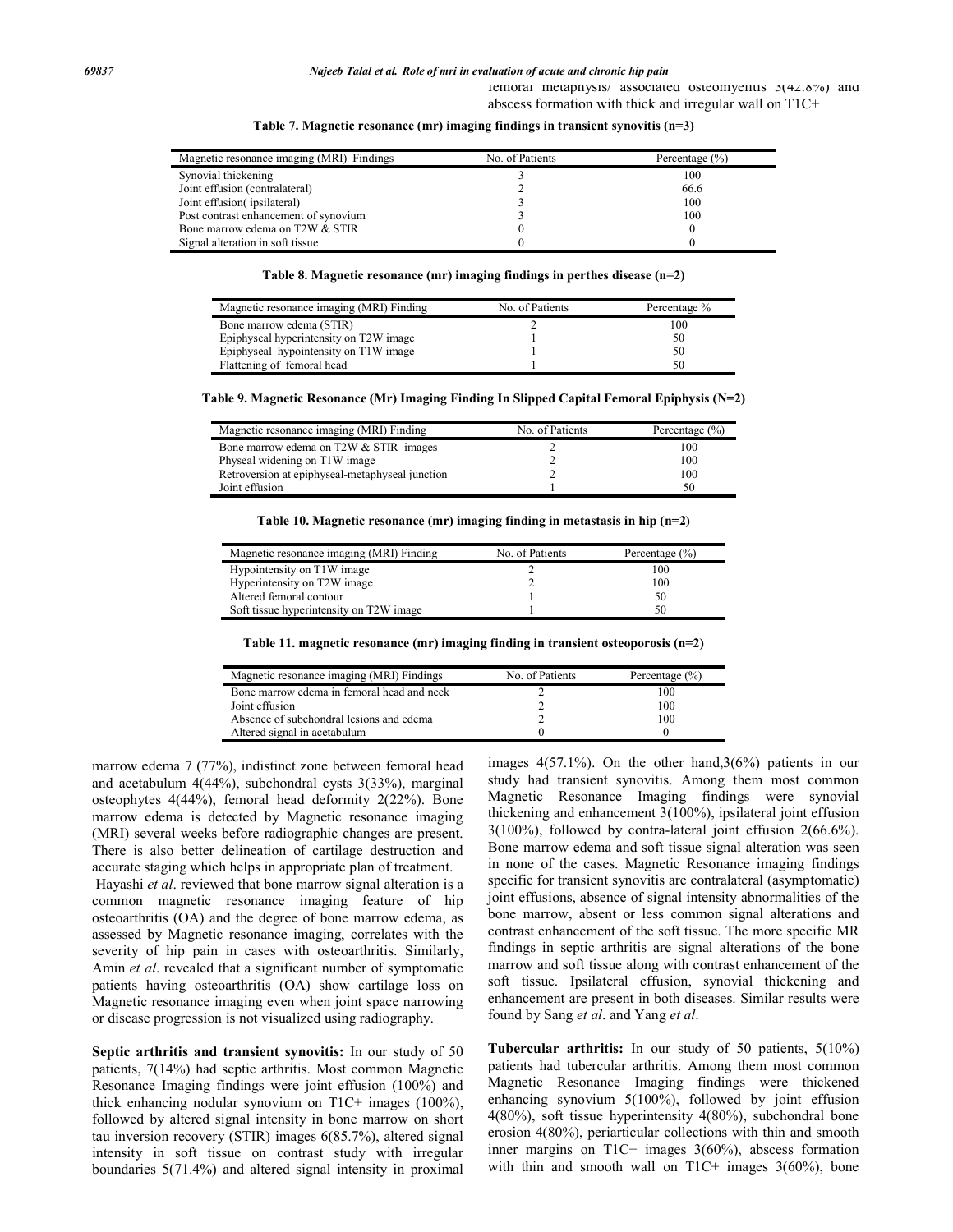

**Fig1: Upper left and right T1 Wt. axial image showing B/L AVN with collapsed femoral head. Lower: TI and STIR coronal images showing B/L AVN with marrow changes, collapsed femoral head and double ring sign**

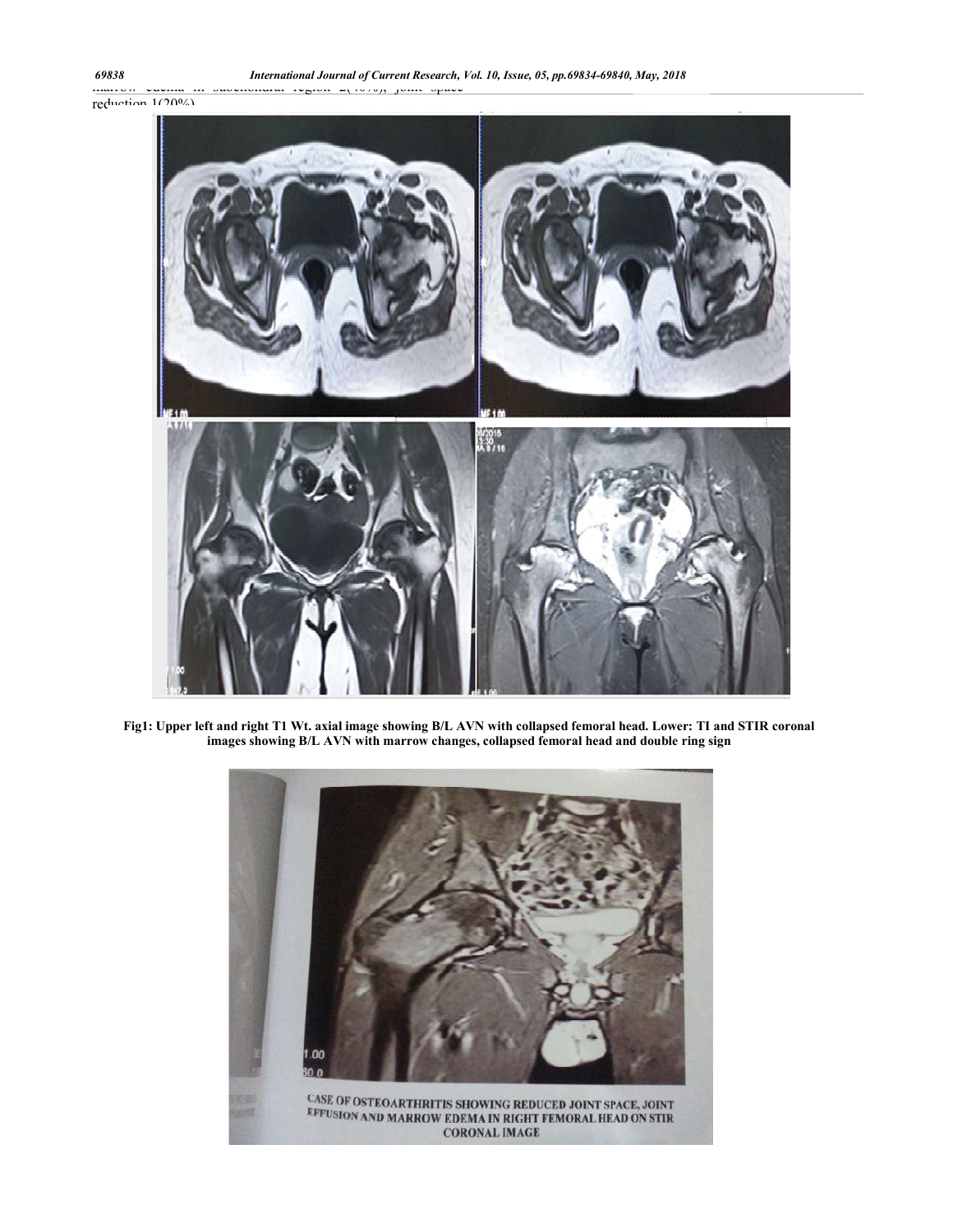Magnetic resonance imaging findings were bone marrow



**Fig 1. left: STIR coronal image of a case of tubercular arthritis of right hip showing periarticular collection, synovial thickening, marrow edema of proximal femur and acetabulum. Right: axial post gad image of same patient showing enhancing synovium and periarticular collection with smooth margin**

Presence of bone erosion, absence subchondral signal abnormality, and smooth margins of periarticular collections favors a diagnosis of tubercular arthritis differentiating it from pyogenic arthritis. similar results were also seen in study by Hong SH *et al*.

**Tumors:** In our study, one male patient with age of 18 years is suspected non-ossifying fibroma in the proximal femur on radiograph. Magnetic Resonance Imaging revealed low signal intensity on T1 and T2 weighted images. Post contrast study shows heterogeneous enhancement of the lesion and septae. A peripheral hypointense rim on T1W and T2W images was noted. Similar results were found by Jee *et al*. In our study, a male patient with age of 25 yrs. was suspected chondrobastoma of proximal femur using radiograph and computed tomography ((CT) images. MR Imaging revealed a homogeneous intramedullary lesion that was isointense to muscle on T1-weighted sequences and more variable and heterogeneous on T2-weighted sequences. Perilesional edema affecting the bone and/or soft tissues was demonstrated. Post contrast images showed lobular enhancement of the lesion. Similar Magnetic Resonance Imaging findings were found by Blancas *et al*. Thus Magnetic resonance imaging is useful in the study of the extension of the lesion and in the characterization of this tumor. In our study, a male patient with age of 14 years was suspected Ewings sarcoma of iliac bone with extension in the hip joint. Magnetic resonance imaging revealed large circumferential soft tissue mass involving iliac bone and acetabulum with intermediate homogenous signal on T1 weighted image and low to intermediate on T2 weighted image. Areas of focal cortical destruction with continuity between medullary and soft tissue component is seen. Sun beam (spiculated) type of periosteal reaction was well depicted. Diffuse Contrast enhancement of the lesion is seen on post contrast study.

**Perthe's disease:** Magnetic resonance imaging is valuable modality in early diagnosis, documenting femoral head necrosis, accurately staging the disease and providing prognostic information in Perthes disease. In our study of 50 perthes, 2 male patients (40%) of age range 7-8 years patients

edema 2(100%), epiphyseal hyperintensity on T2W image 1(50%), epiphyseal hypointensity on T1W image 1 (50%) and flattening of femoral head in anterio-superior region 1 (50%). one of the patient exhibited low signal on T1W images in subchondral region and intermediate signal on T2W images belonged to early avascular phase (Catterall I), while other patient had femoral head flattening and bright signal on T2W images with marrow edema, belonged to revascularization phase (Catterall II). Similar results were found by Hochbergs *et al*.

**Slipped capital femoral epiphysis:** Magnetic resonance imaging clearly delineates physeal changes of SCFE and demonstrates very early changes at a time when radiographs and computed tomography (CT) may appear normal. In our study of 50 patients, 2(4%) patients were suspected slipped capital femoral epiphysis (SCFE) clinically and using radiographs. Magnetic resonance imaging findings were bone marrow edema 2(100%), physeal widening 2(100%) and retroversion at epiphyseal-metaphseal junction on axial images 2 (100%)and joint effusion 1(50%). Similar results were seen in a study conducted by Umans H *et al*. to define and compare early lesions associated

**Metastasis:** In our study, 2(4%) patients, one male (55yrs) and one female (45yrs) were having metastasis in pelvic bones and hip joint on roentgenogram and computed tomography(CT) images. Both patients were known cases of prostate and breast malignancies respectively. Among them 2(100%) cases had altered signal on T1W andT2W images, while 1(50%) case had altered femoral contour and soft tissue hyperintensity on T2W images. Magnetic resonance imaging has sensitivity and specificity of 100 and 88% respectively, for detection of skeletal metastasis and most of the lesions are hypointense on T1W and hyperintense on T2W/STIR images Lecouvet *et al*.

**Transient Osteoporosis:** In our study, 2(4%) patients were suspected transient bone marrow edema using radiographs having diffuse osteopenia in femoral head and neck. Magnetic resonance imaging finding was bone marrow edema in femoral head and neck 2(100%) with sparing of sub-chondral zone and